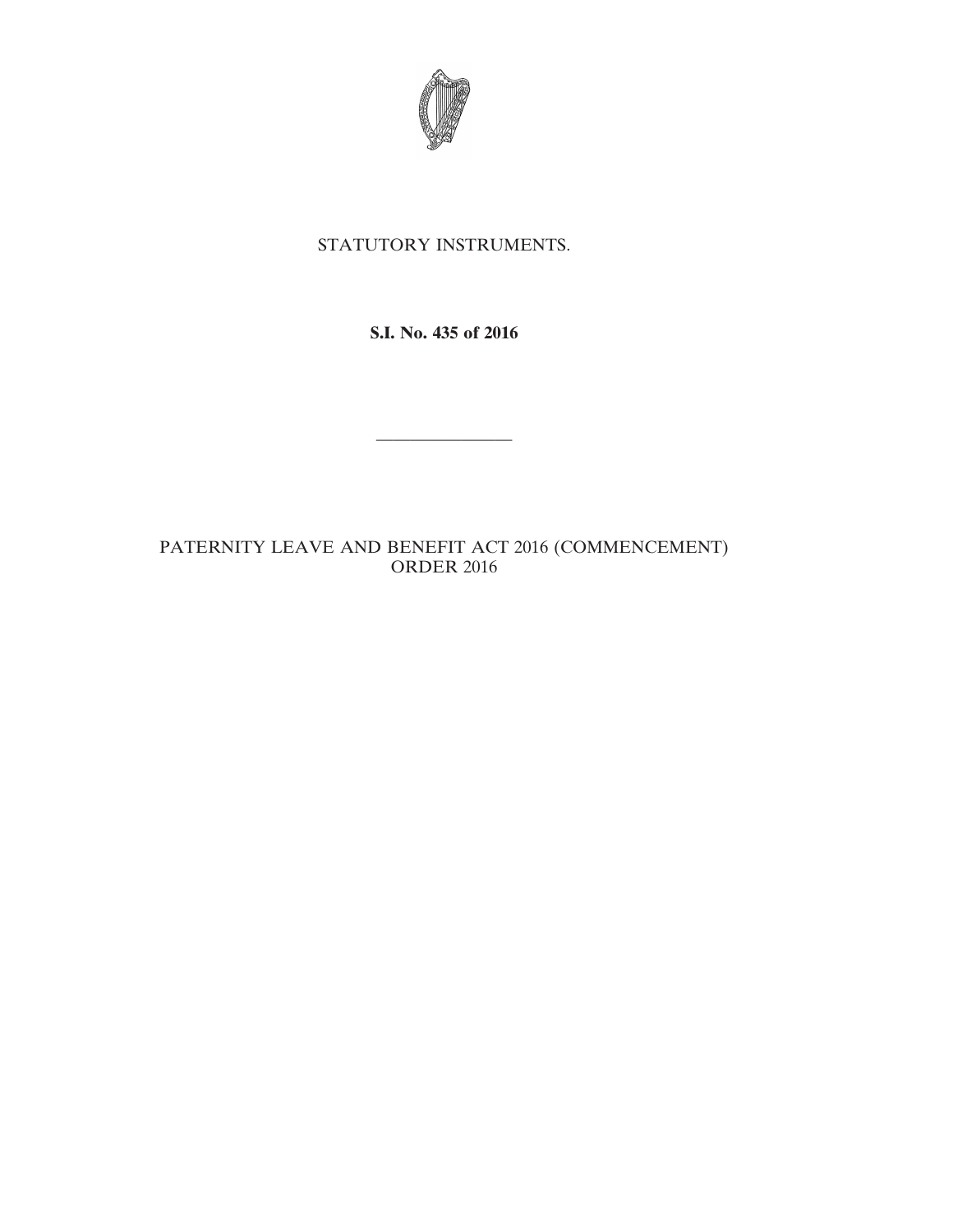## PATERNITY LEAVE AND BENEFIT ACT 2016 (COMMENCEMENT) ORDER 2016

I, FRANCES FITZGERALD, Minister for Justice and Equality, in exercise of the powers conferred on me by section 1(2) of the Paternity Leave and Benefit Act 2016 (No.11 of 2016), hereby order as follows:

1. This Order may be cited as the Paternity Leave and Benefit Act 2016 (Commencement) Order 2016.

2. The 1st day of August 2016 is appointed as the day on which the following provisions of the Paternity Leave and Benefit Act 2016 (No. 11 of 2016) come into operation:

- (*a*) section 1;
- (*b*) section 2, other than paragraph (*b*)(iii) of the definition of relevant parent in subsection (1) of that section;
- (*c*) sections 3 to 5;
- (*d*) Parts 2 to 4;
- (*e*) Part 6.

GIVEN under my Official Seal, L.S. 30 July 2016.

> FRANCES FITZGERALD, Minister for Justice and Equality.

*Notice of the making of this Statutory Instrument was published in "Iris Oifigiúil" of* 5*th August*, 2016.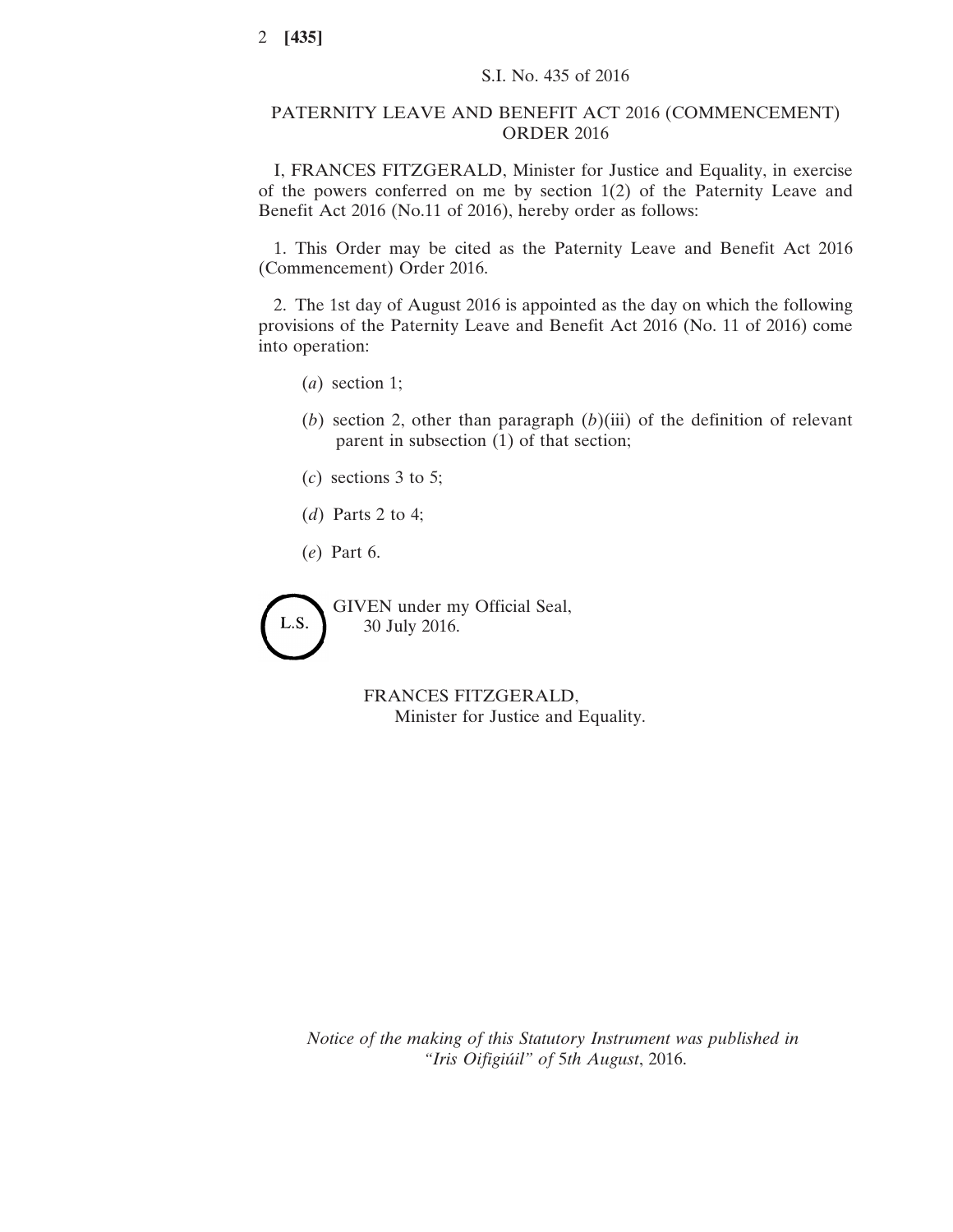**[435]** 3

## EXPLANATORY NOTE

*(This note is not part of the Instrument and does not purport to be a legal interpretation.)*

This Order brings the Paternity Leave and Benefit Act 2016 into operation, other than an element of section 2 (as this provision is contingent on the relevant provision of the Children and Family Relationship Act 2015 being commenced separately) and Part 5 (which relates to Paternity Benefit, and will be commenced separately by the Minister for Social Protection).

The Act creates an entitlement to 2 weeks' paternity leave from employment in relation to children born on or after 1 September 2016.